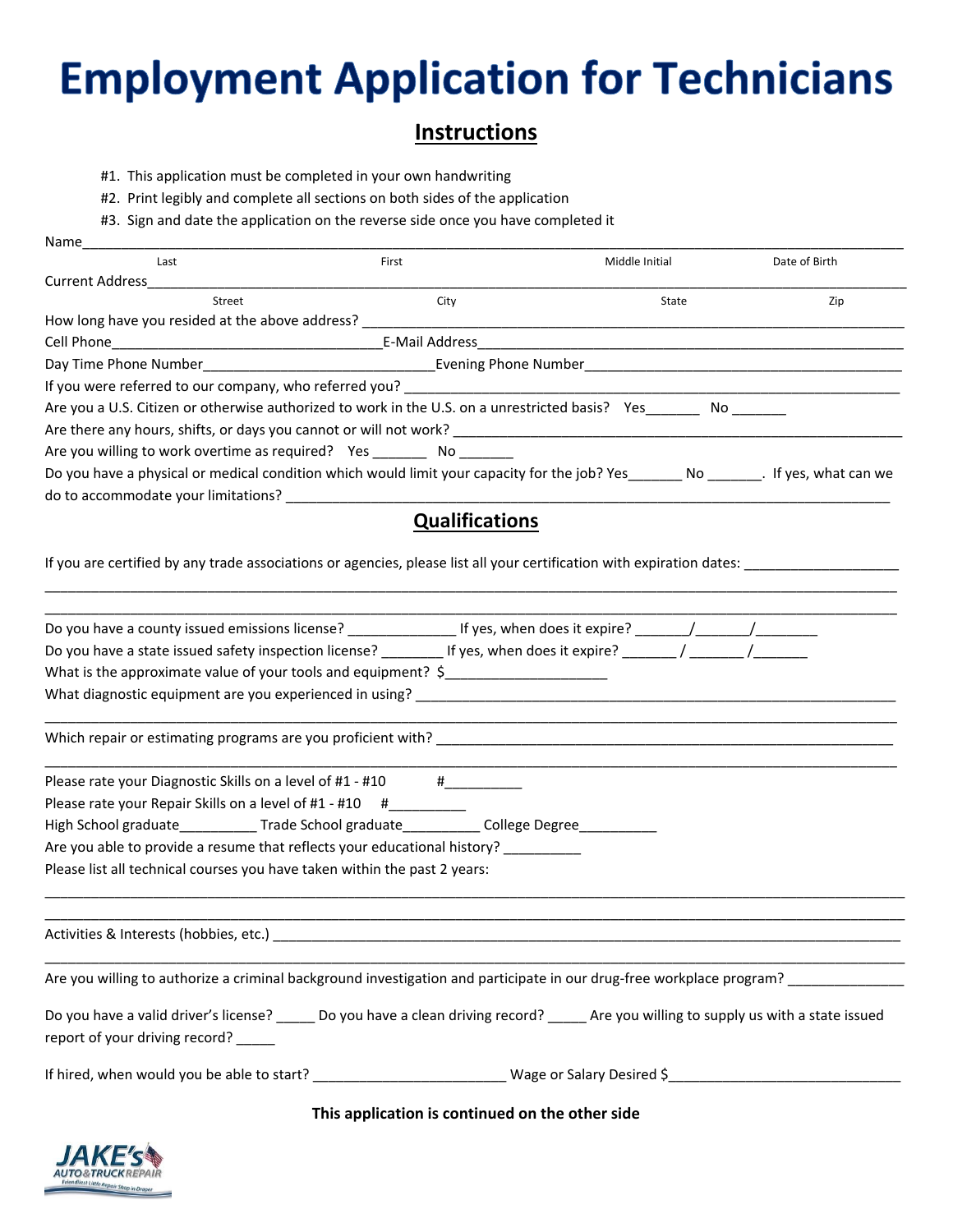## **Employment History**

*Begin with your present employer*

| May we contact your present employer? ____ Yes ____ No<br>$\overline{\mathbf{1}}$ . |                        |        |                    |  |
|-------------------------------------------------------------------------------------|------------------------|--------|--------------------|--|
| Most Recent Employer                                                                | Address                |        | Phone Number       |  |
| Date Started                                                                        | <b>Starting Salary</b> | \$ Per | Position           |  |
| Date Left                                                                           | <b>Ending Salary</b>   | \$ Per |                    |  |
| Name and Title of Supervisor                                                        |                        |        |                    |  |
| Description of Duties                                                               |                        |        | Reason for Leaving |  |
| May we contact your previous employer? ____Yes ____No<br>$\overline{\mathbf{2}}$ .  |                        |        |                    |  |
| Previous Employer                                                                   | Address                |        | Phone Number       |  |
| Date Started                                                                        | <b>Starting Salary</b> | \$ Per | Position           |  |
| Date Left                                                                           | <b>Ending Salary</b>   | \$ Per |                    |  |
| Name and Title of Supervisor                                                        |                        |        |                    |  |
| Description of Duties                                                               |                        |        | Reason for Leaving |  |
| May we contact your present employer? ____ Yes ____ No<br>3.                        |                        |        |                    |  |
| Previous Employer                                                                   | Address                |        | Phone Number       |  |
| Date Started                                                                        | <b>Starting Salary</b> | \$ Per | Position           |  |
| Date Left                                                                           | <b>Ending Salary</b>   | \$ Per |                    |  |
| Name and Title of Supervisor                                                        |                        |        |                    |  |
| Description of Duties                                                               |                        |        | Reason for Leaving |  |
| May we contact your present employer? _____ Yes _____ No<br>4.                      |                        |        |                    |  |
| Previous Employer                                                                   | Address                |        | Phone Number       |  |
| Date Started                                                                        | <b>Starting Salary</b> | \$ Per | Position           |  |
| Date Left                                                                           | <b>Ending Salary</b>   | \$ Per |                    |  |
| Name and Title of Supervisor                                                        |                        |        |                    |  |

**Description of Duties Description of Duties Description of Duties**  *Reason for Leaving* 

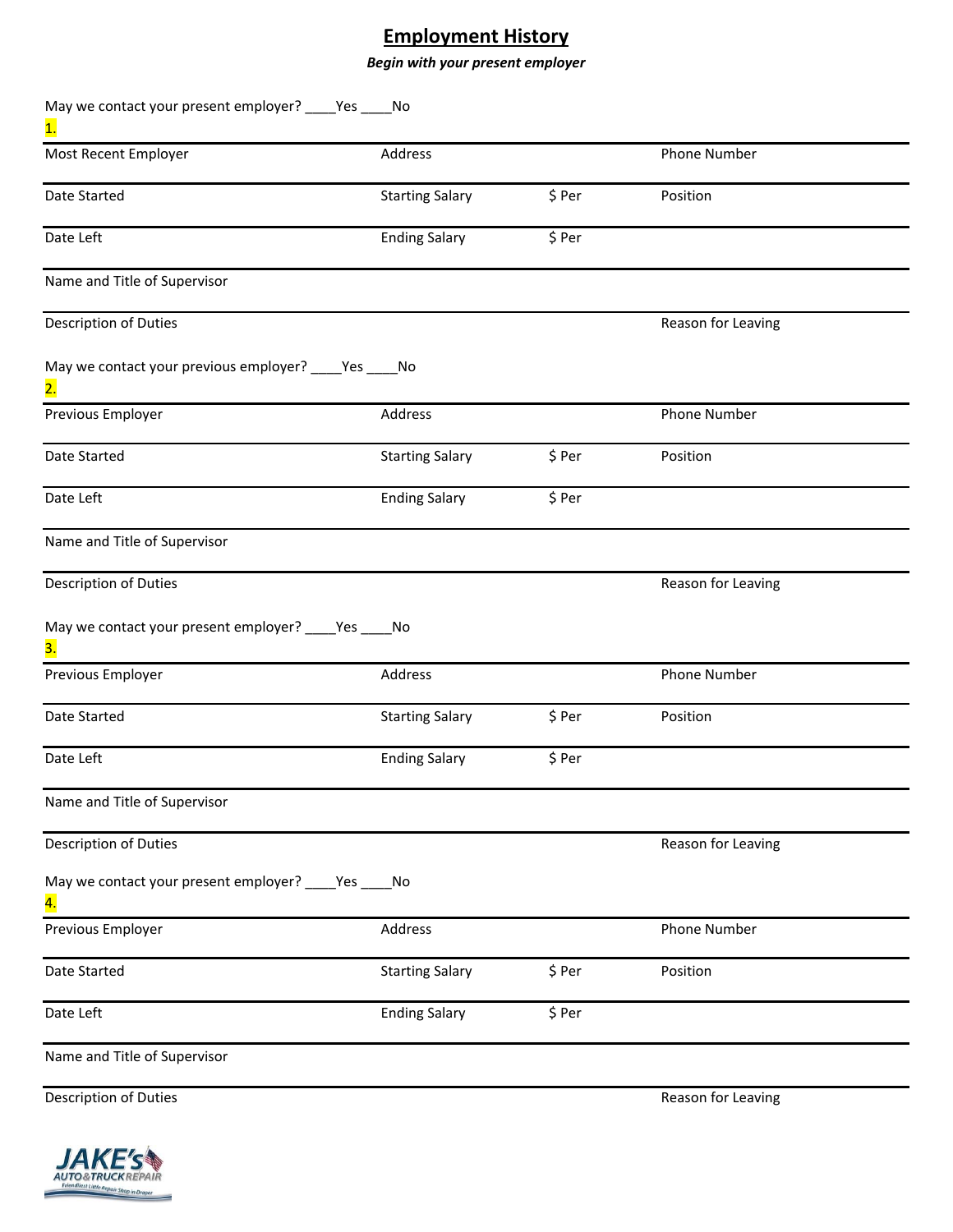## **Employment History**

*Begin with your present employer*

| May we contact your present employer? ____Yes ____No<br>5.                  |                        |        |                    |  |
|-----------------------------------------------------------------------------|------------------------|--------|--------------------|--|
| Most Recent Employer                                                        | Address                |        | Phone Number       |  |
| Date Started                                                                | <b>Starting Salary</b> | \$ Per | Position           |  |
| Date Left                                                                   | <b>Ending Salary</b>   | \$ Per |                    |  |
| Name and Title of Supervisor                                                |                        |        |                    |  |
| Description of Duties                                                       |                        |        | Reason for Leaving |  |
| May we contact your previous employer? ____ Yes ____ No<br>6.               |                        |        |                    |  |
| Previous Employer                                                           | Address                |        | Phone Number       |  |
| Date Started                                                                | <b>Starting Salary</b> | \$ Per | Position           |  |
| Date Left                                                                   | <b>Ending Salary</b>   | \$ Per |                    |  |
| Name and Title of Supervisor                                                |                        |        |                    |  |
| Description of Duties                                                       |                        |        | Reason for Leaving |  |
| May we contact your present employer? ____Yes ____No<br>7.                  |                        |        |                    |  |
| Previous Employer                                                           | Address                |        | Phone Number       |  |
| Date Started                                                                | <b>Starting Salary</b> | \$ Per | Position           |  |
| Date Left                                                                   | <b>Ending Salary</b>   | \$ Per |                    |  |
| Name and Title of Supervisor                                                |                        |        |                    |  |
| Description of Duties                                                       |                        |        | Reason for Leaving |  |
| May we contact your present employer? _____ Yes _____ No<br><mark>8.</mark> |                        |        |                    |  |
| Previous Employer                                                           | Address                |        | Phone Number       |  |
| Date Started                                                                | <b>Starting Salary</b> | \$ Per | Position           |  |
| Date Left                                                                   | <b>Ending Salary</b>   | \$ Per |                    |  |
| Name and Title of Supervisor                                                |                        |        |                    |  |

**Description of Duties Description of Duties Description of Duties**  *Reason for Leaving*